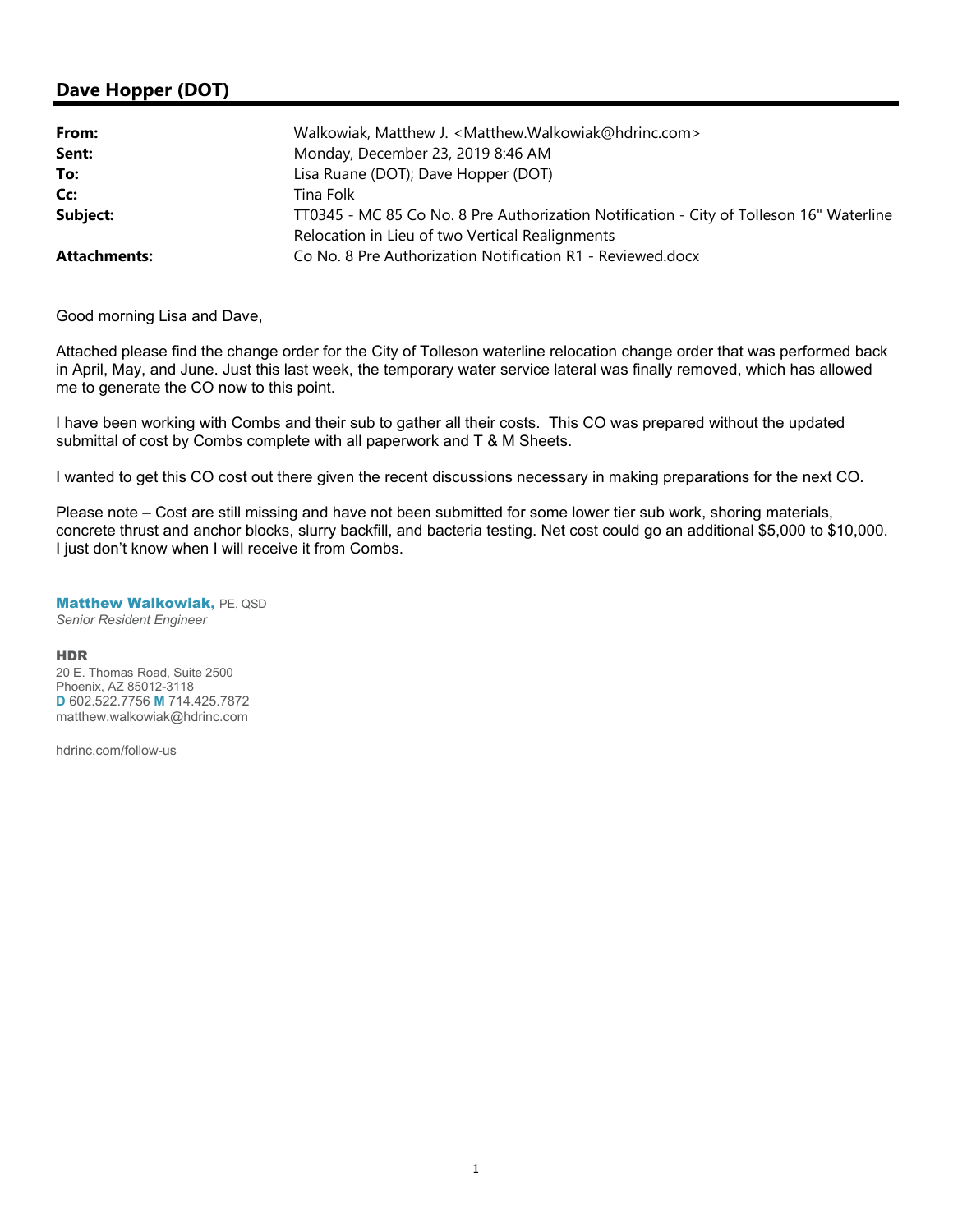**Project#:** TT0345 **Project Name:** MCDOT TT0345 – MC 85 at 83rd Avenue and Center Turn Lane Expansion

Dave & Lisa, 12/20/2019

The following is Change Order No. 8 Pre-Notification for your concurrence.

| Request:               | To Establish Change Order No. 8: The relocation of the City of Tolleson<br>16" waterline, installation and removal of a 2" temporary water service,<br>removal and remediation of asbestos concrete pipe, and to furnish a<br>local business with water and temporary restroom facilities for a day.                                                                                                                                                                                                                                                                                                                                                                                                                                                                                                                                                                                                                                                                                                                                                                                                                                                                                                                                                                                                                                                                               |          |
|------------------------|------------------------------------------------------------------------------------------------------------------------------------------------------------------------------------------------------------------------------------------------------------------------------------------------------------------------------------------------------------------------------------------------------------------------------------------------------------------------------------------------------------------------------------------------------------------------------------------------------------------------------------------------------------------------------------------------------------------------------------------------------------------------------------------------------------------------------------------------------------------------------------------------------------------------------------------------------------------------------------------------------------------------------------------------------------------------------------------------------------------------------------------------------------------------------------------------------------------------------------------------------------------------------------------------------------------------------------------------------------------------------------|----------|
| Change Order Reason:   | During the potholing process for the installation of 83rd Avenue SRP<br>Irrigation pipeline, it was discovered that the existing 16" City of Tolleson<br>waterline was not where it was shown to be in the plans. It was in direct<br>conflict with the 83 <sup>rd</sup> Avenue SRP Irrigation pipeline in the vicinity of the<br>northeast corner of the intersection with MC 85. The actual alignment of<br>the 16" waterline was verified and approximately 80 If of waterline was<br>relocated along the alignment where it was shown to be in the plans.<br>Next, planning for isolation of the segment of waterline revealed impacts<br>to two businesses, Quick Trip and Stewart Transport. A temporary water<br>service to the Quick Trip Convenience Store on the northwest corner<br>was required in order to maintain water service to this 24/7 business.<br>Given the extent of the work involved in an overnight shut down, and<br>knowing the operation would continue into the next business day,<br>provisions were made to provide bottled water and temporary<br>restrooms to Stewart Transport business on the northeast corner of the<br>intersection. Lastly, the project plans did not specify that the existing<br>waterline was Asbestos Concrete Pipe (ACP), and therefore abatement<br>to dispose of the pipeline materials properly was also required. |          |
| <b>Estimated Cost:</b> | The entire operation was performed under Actual Cost Work. The work<br>was performed in multiple stages and took nearly 30 days over an eight<br>month period of time. The stages consisted of; investigative,<br>construction, installation and removal of temporary services, removal<br>and remediation of asbestos concrete materials, and lowering of<br>remaining dry utilities for SRP Irrigation construction. The change in the<br>scope of work did reduce a bid item of work by 2 each, eliminating two<br>individual 16" waterline vertical realignments.<br>Costs are broken down as follows:<br>16" Water Line<br>\$82,086.90<br>2" Temporary Water Service<br>\$17,055.96                                                                                                                                                                                                                                                                                                                                                                                                                                                                                                                                                                                                                                                                                           |          |
|                        | Temporary Water and Restroom Facilities                                                                                                                                                                                                                                                                                                                                                                                                                                                                                                                                                                                                                                                                                                                                                                                                                                                                                                                                                                                                                                                                                                                                                                                                                                                                                                                                            | \$582.44 |